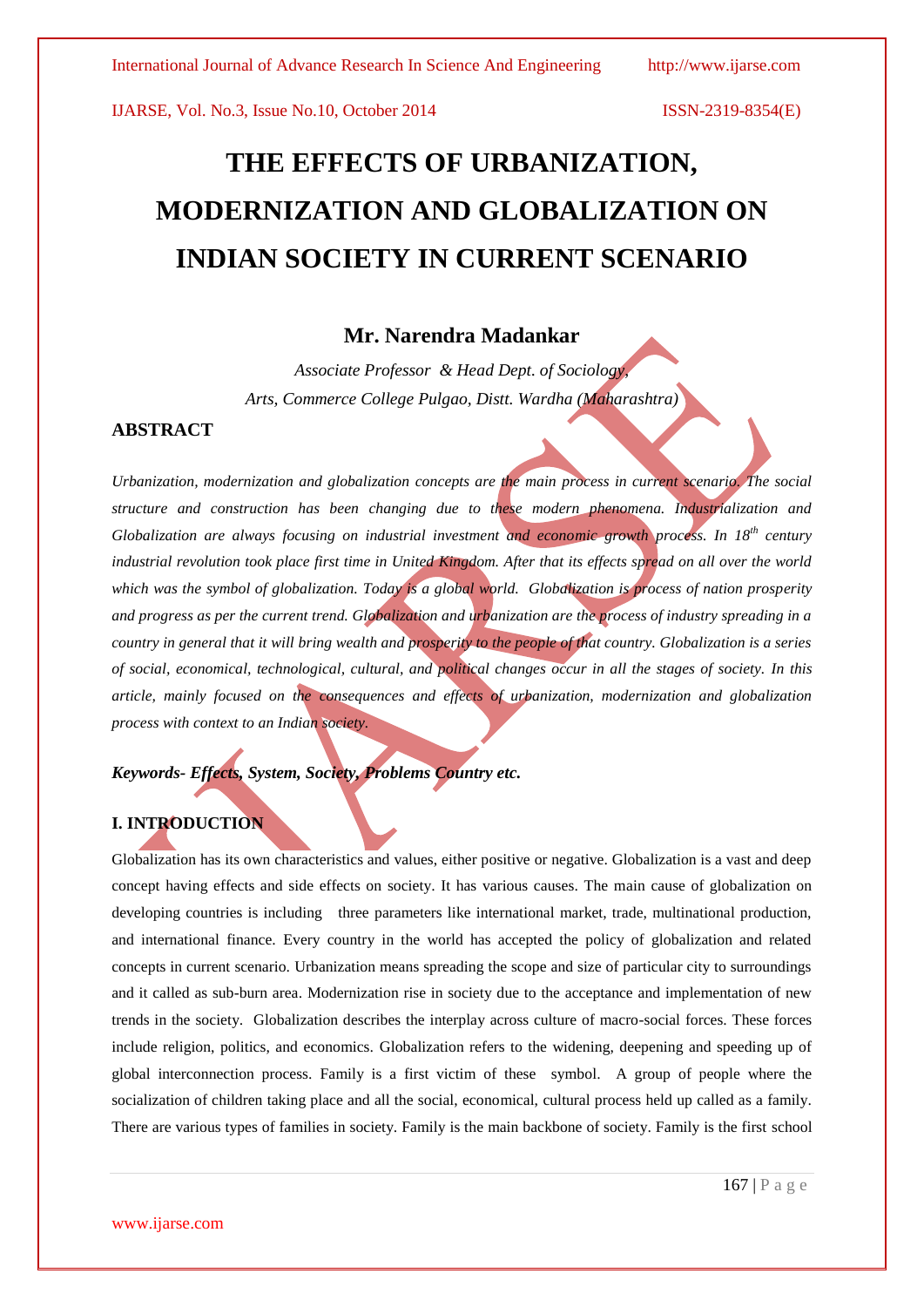of man. Basic knowledge and information get to man first only in family which affected by above modern process.

# **II. EFFECTS OF URBANIZATION, MODERNIZATION AND GLOBALIZATION ON INDIAN SOCIETY**

#### **1. Social Effects**

Its truth that by the effects of globalization, joint family is converting into nuclear family.Along with migration, cultural transmission, complexity of society, secondary relationship etc factors have been affecting in society.

#### **2. Globalization And Marginalization**

Globalization has given the birth to marginalization. Centralization of wealth, class system, poverty, inequality etc are the different effects of globalization.

#### **3. Rural Economy Of India**

GDP and GNP are affected by the various agriculture implementation programmes and policies in Indian society.

#### **4. Communication Effects**

Now days there is an electronic communication revolution can seen in global society. As per the population, the utility of cell phone and other peripherals have been in peak level. Even rural and tribal society also captured by electronic media.

#### **5. Migrant Workers**

This is a latest and current problem raised in current scenario. They come out from their family, live single or with group in cities and earn the money. In that way most of the joint families transfer into single families.

#### **6. Existence Of Fashion And Fad In Family**

With the process of globalization, existence of fashion and fad can see in society. In spite of culture, civilization raised in society.

# **7. Urbanization, Industrialization Privatilization And Modernization Are The Correlated Concepts**

Such type of all the concepts are interrelated to each other and frame, develop the particular type of network in society. All the said concepts are closely involved in globalization and affects on social, cultural and economical life of family in modern age.

#### **8. Effects On Education System**

In modern world, the effects of globalization directly shows on various contents of social parameters. Boom to the professional and commercial education with the specific development of science and technology, creation and awareness for global education, stress on the human job resources etc are the cognizance issues in globalization process.

#### **9. Family Structure And Scope**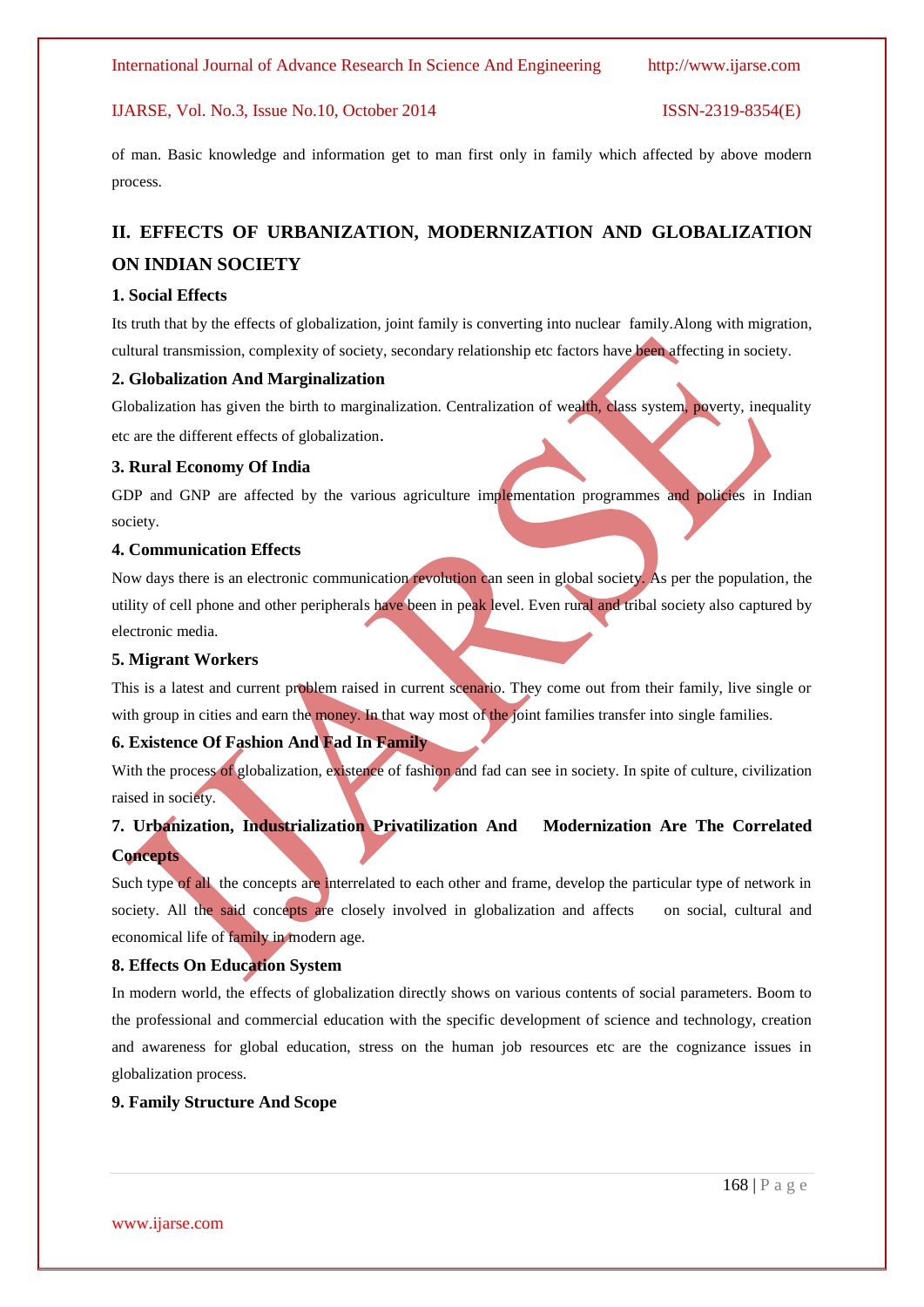Global process affected the family structure and social construction. Small size, heterogeneous groups, money is a center of family, generation gap, secondary relationship etc effects are the gifts of globalization and concern process.

#### **10. Divorce And Globalization**

In modern society, global family has the number of divorce cases is increasing rapidly. Main cause behind this is global life style and environment at working places. Even we can say that these are the symbols of degradation of family and society.

#### **11. Effects On Ideology**

The trend of ideology has been changed as per the impact of these issues. Today man becomes artificial and work oriented means close to secondary relations. An ancient ideology going to ruined due to the impact of globalization.

#### **12 Impact On Psychological Health**

Psychological stress, tension, worries etc factors are hampering on psychological and physical health of man. Because of this various diseases suffers to human being.

#### **13. Cultural And Social Life**

Globalization and urbanization are responsible for addition the new modern issues in family. Secondary relations, effect and attachment of peer group, free and zigzag life style etc are the serious symptoms of this process.

#### **14. Effects On Women**

Globalization and urbanization are involved in the different issues which are related to the women empowerment. Women reservation, rights, problems, status and authority etc are now days known to women. In family may be we can say that women are getting the favorable situation but along with we cannot ignore the different modern problems of women.

#### **15. Effects On Children**

Child labors, bonded labors, exploitation, avoidance of human rights etc are the today's hot topics related to children. May be we can say that lack of suitable social bonding children diverted towards wrong side.

#### **16. Role Of Media And Values**

Media is a fourth estate in India. It has the power but sometimes media also divert to the society and creates the problems. When society starts to follow the footprints of media, it spoils the social and familiar life of man in the society.

#### **17. Creation Of Various Social Problems**

In current scenario poverty, over population, high crime rate, high density of population, traffic problems, female feticide etc are the serious problems in front of modern society.

#### **18. Community And Society Structure-**

Every stage of life, there are the effects of globalization. Social, cultural, religious, economical and political life of man involve in IT contents. The rapid increase in computing and communications power has raised